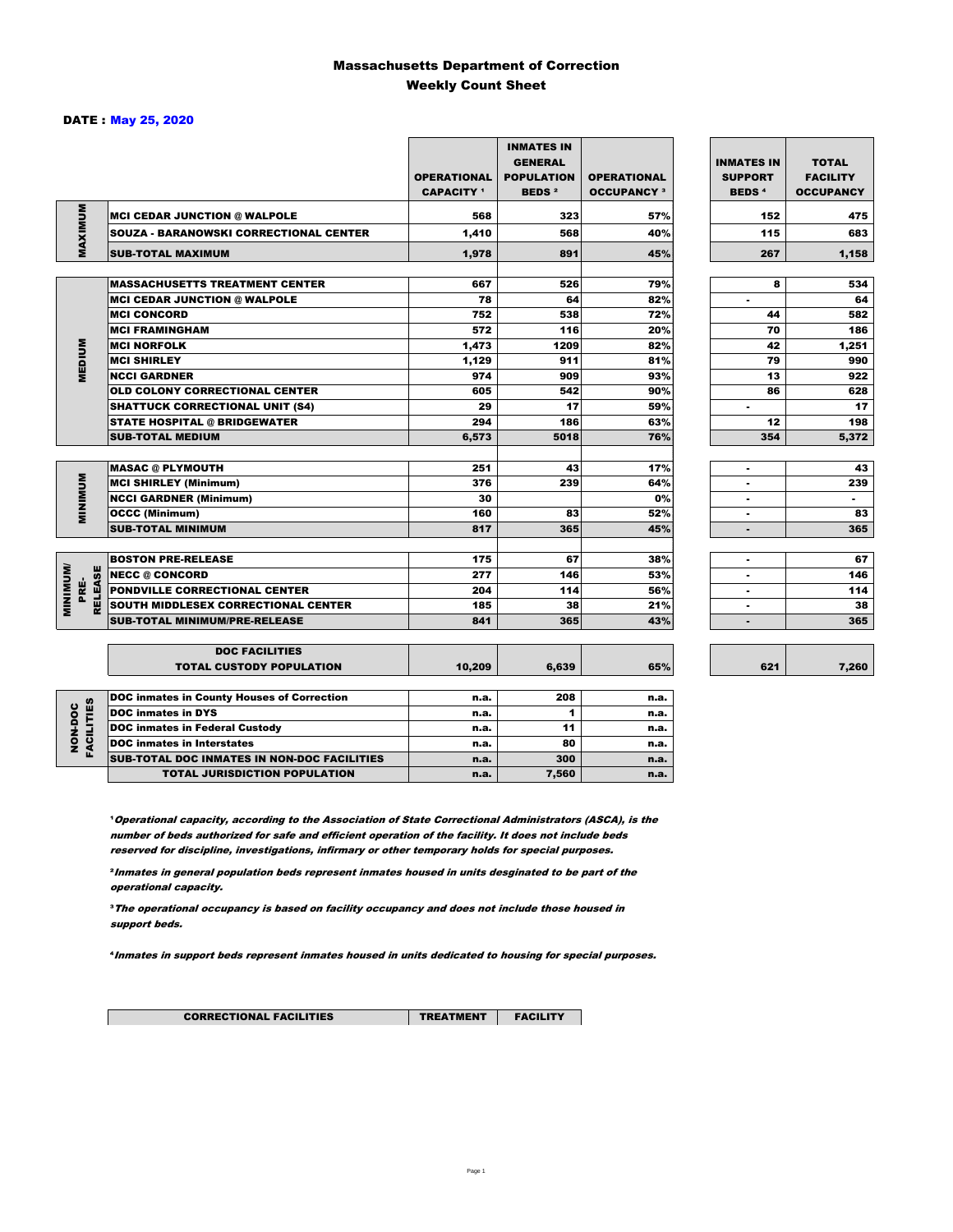### Massachusetts Department of Correction Weekly Count Sheet

| <b>HOSPITAL MISSION</b>             | <b>BEDS</b> | <b>OCCUPANCY</b> |
|-------------------------------------|-------------|------------------|
| <b>SHATTUCK CORRECTIONAL UNIT</b>   | 29          |                  |
| <b>STATE HOSPITAL @ BRIDGEWATER</b> | 372         | 186              |
| <b>TOTAL</b>                        | 401         | 203              |

|                                                                | <b>FACILITY</b>  |
|----------------------------------------------------------------|------------------|
| <b>DOC INMATES IN COUNTY FACILITIES</b>                        | <b>OCCUPANCY</b> |
| <b>BARNSTABLE COUNTY</b>                                       |                  |
| <b>BERKSHIRE COUNTY</b>                                        | 5                |
| <b>BRISTOL COUNTY</b>                                          |                  |
| <b>DUKES COUNTY</b>                                            | Ω                |
| <b>ESSEX COUNTY</b>                                            | 3                |
| <b>FRANKLIN COUNTY</b>                                         | 12               |
| <b>HAMPDEN COUNTY*</b>                                         | 129              |
| <b>HAMPSHIRE COUNTY</b>                                        | 9                |
| <b>MIDDLESEX COUNTY</b>                                        |                  |
| <b>NORFOLK COUNTY</b>                                          |                  |
| <b>PLYMOUTH COUNTY</b>                                         | 49               |
| <b>SUFFOLK COUNTY</b>                                          | 1                |
| <b>WORCESTER COUNTY</b>                                        | Ω                |
| <b>TOTAL</b>                                                   | 208              |
| *Note* Hampden County has 60 Section 35 inmates (Stoney Brook) |                  |
|                                                                | EACH ITV         |

| <b>DOC INMATES IN OTHER FACILITIES</b> | <b>FACILITY</b><br><b>OCCUPANCY</b> |
|----------------------------------------|-------------------------------------|
| <b>FEDERAL BUREAU OF PRISONS</b>       |                                     |
| <b>DYS</b>                             |                                     |
| <b>INTERSTATES</b>                     | 80                                  |
| <b>TOTAL</b>                           | 92                                  |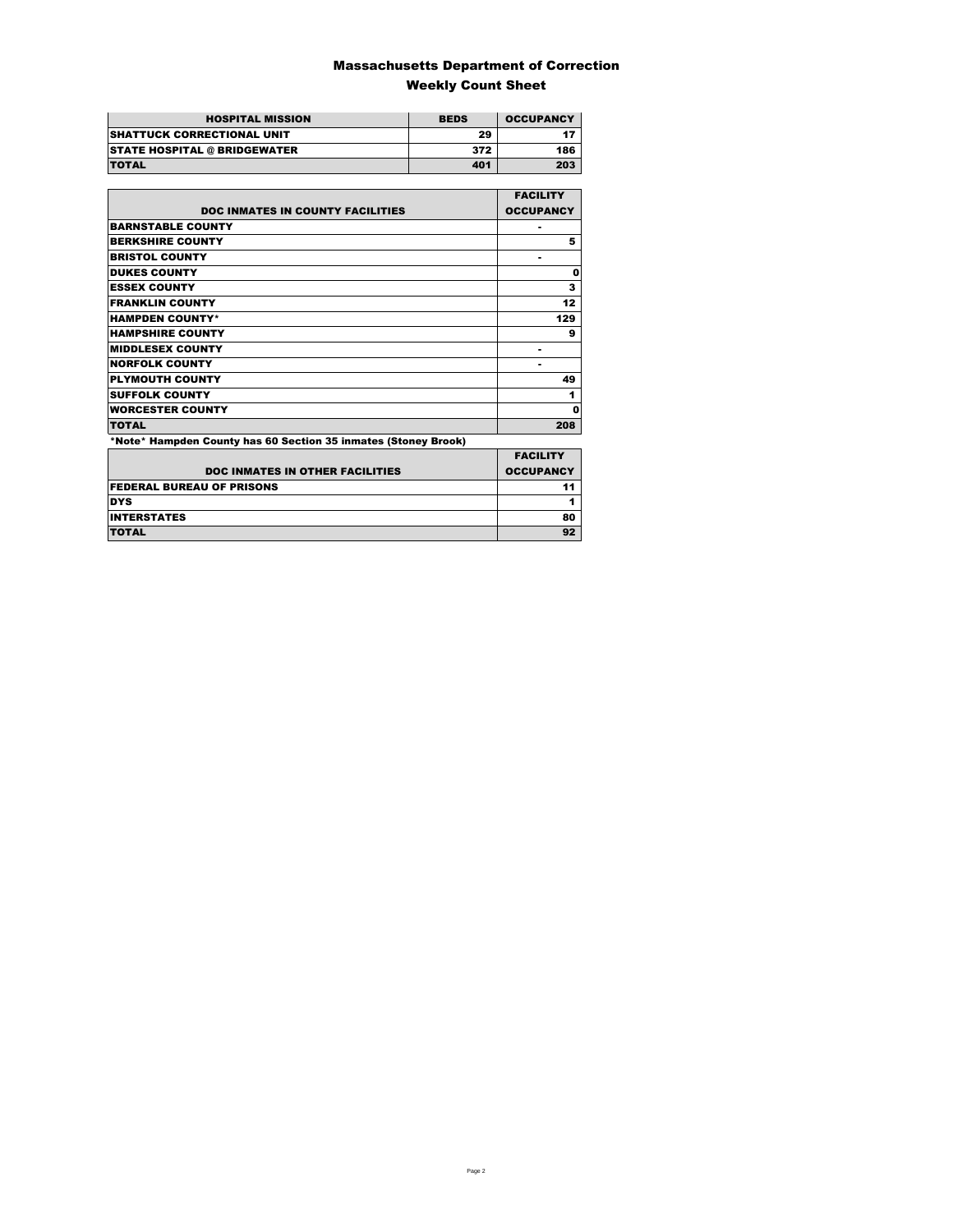#### **05/25/20**

| <b>COUNTY</b>                        | <b>SECURITY LEVEL</b>                 |                                  |                                 |                             |                                  |                               |                                  |                             |                                     |                        | <b>TOTAL</b>                  |                                                                                        |
|--------------------------------------|---------------------------------------|----------------------------------|---------------------------------|-----------------------------|----------------------------------|-------------------------------|----------------------------------|-----------------------------|-------------------------------------|------------------------|-------------------------------|----------------------------------------------------------------------------------------|
| <b>BARNSTABLE</b>                    | <b>TYPE</b>                           | <b>MAXIMUM</b>                   |                                 | <b>MEDIUM</b>               |                                  |                               | <b>MINIMUM</b>                   |                             | <b>PRE-RELEASE</b>                  |                        | <b>TOTAL</b>                  |                                                                                        |
|                                      |                                       | <b>MALE</b>                      | <b>FEMALE</b>                   | <b>MALE</b>                 | <b>FEMALE</b>                    | <b>MALE</b>                   | <b>FEMALE</b>                    | <b>MALE</b>                 | <b>FEMALE</b>                       | <b>MALE</b>            | <b>FEMALE</b>                 | <b>FACILITY</b>                                                                        |
|                                      | <b>COUNTY</b>                         | $\mathbf 0$                      | $\mathbf{0}$                    | 86                          | 8                                | $\mathbf 0$                   | 0                                | $\mathbf{0}$                | $\mathbf{0}$                        | 86                     | 8                             | 94                                                                                     |
| <b>HOUSE OF</b>                      | <b>STATE</b>                          | $\mathbf{0}$                     | $\mathbf 0$                     | 0                           | $\overline{0}$                   | $\mathbf 0$                   | $\overline{0}$                   | $\mathbf{0}$                | $\overline{0}$                      | $\mathbf 0$            | $\mathbf 0$                   | $\mathbf 0$                                                                            |
| <b>CORRECTION</b>                    | FEDERAL                               | $\mathbf 0$<br>$\mathbf 0$       | $\mathbf{0}$<br>$\mathbf{0}$    | 0<br>86                     | 0<br>8                           | $\mathbf 0$<br>$\overline{0}$ | $\mathbf 0$<br>$\mathbf 0$       | $\mathbf 0$<br>$\mathbf{0}$ | $\overline{0}$<br>$\mathbf 0$       | $\mathbf 0$<br>86      | 0<br>8                        | $\mathbf 0$<br>94                                                                      |
|                                      | <b>TOTAL</b><br><b>COUNTY</b>         | $\mathbf 0$                      | $\mathbf{0}$                    | 75                          | $\overline{2}$                   | $\overline{0}$                | $\mathbf 0$                      | $\mathbf 0$                 | $\overline{0}$                      | 75                     | $\overline{2}$                | 77                                                                                     |
| JAIL                                 | <b>OTHER COUNTY</b>                   | $\mathbf 0$                      | $\mathbf{0}$                    | 0                           | $\overline{0}$                   | $\mathbf{0}$                  | $\overline{0}$                   | $\mathbf 0$                 | $\overline{0}$                      | $\mathbf 0$            | $\mathbf 0$                   | $\bf{0}$                                                                               |
|                                      | <b>FEDERAL</b>                        | $\mathbf 0$                      | $\mathbf{0}$                    | 0                           | $\Omega$                         | $\Omega$                      | $\overline{0}$                   | $\Omega$                    | $\Omega$                            | $\mathbf 0$            | 0                             | $\mathbf 0$                                                                            |
|                                      | <b>TOTAL</b>                          | $\overline{0}$                   | $\Omega$                        | 75                          | $\overline{2}$                   | $\Omega$                      | $\overline{0}$                   | $\Omega$                    | $\overline{0}$                      | 75                     | $\overline{2}$                | 77                                                                                     |
|                                      | <b>FACILITY TOTAL</b>                 | 0                                | 0                               | 161                         | 10                               | $\mathbf{0}$                  | 0                                | 0                           | 0                                   | 161                    | 10                            | 171                                                                                    |
| <b>BERKSHIRE</b>                     | <b>TYPE</b>                           |                                  | <b>MAXIMUM</b>                  |                             | <b>MEDIUM</b>                    |                               | <b>MINIMUM</b>                   |                             | <b>PRE-RELEASE</b>                  |                        | <b>TOTAL</b>                  |                                                                                        |
|                                      |                                       | <b>MALE</b>                      | <b>FEMALE</b>                   | <b>MALE</b>                 | <b>FEMALE</b>                    | <b>MALE</b>                   | <b>FEMALE</b>                    | <b>MALE</b>                 | <b>FEMALE</b>                       | <b>MALE</b>            | <b>FEMALE</b>                 | <b>FACILITY</b>                                                                        |
|                                      | <b>COUNTY</b>                         | $\mathbf{0}$                     | $\mathbf 0$                     | 62                          | 0                                | $\mathbf{0}$                  | $\mathbf{0}$                     | $\mathbf{0}$                | $\mathbf 0$                         | 62                     | 0                             | 62                                                                                     |
| <b>HOUSE OF</b>                      | <b>STATE</b>                          | 0                                | $\mathbf{0}$                    | 5                           | $\mathbf 0$                      | $\mathbf{0}$                  | $\mathbf 0$                      | $\mathbf{0}$                | $\mathbf{0}$                        | 5                      | 0                             | 5                                                                                      |
| <b>CORRECTION</b>                    | <b>FEDERAL</b>                        | $\mathbf 0$                      | $\mathbf 0$                     | 0                           | $\overline{0}$                   | $\mathbf{0}$                  | $\overline{0}$                   | $\mathbf{0}$                | $\overline{0}$                      | $\mathbf 0$            | 0                             | $\mathbf 0$                                                                            |
|                                      | <b>TOTAL</b>                          | $\overline{0}$                   | $\mathbf{0}$                    | 67                          | $\overline{0}$                   | $\overline{0}$                | $\overline{0}$                   | $\mathbf{0}$                | $\overline{0}$                      | 67                     | $\overline{0}$                | 67                                                                                     |
| <b>JAIL</b>                          | <b>COUNTY</b><br><b>OTHER COUNTY</b>  | $\overline{0}$<br>0              | $\overline{0}$<br>$\mathbf{0}$  | 80<br>0                     | $\overline{0}$<br>$\overline{0}$ | $\mathbf 0$<br>$\Omega$       | $\overline{0}$<br>$\mathbf 0$    | $\overline{0}$<br>$\Omega$  | $\overline{0}$<br>$\mathbf{0}$      | 80<br>0                | $\mathbf{0}$<br>$\mathbf{0}$  | 80<br>$\pmb{0}$                                                                        |
|                                      | <b>FEDERAL</b>                        | $\mathbf 0$                      | $\mathbf{0}$                    | 0                           | $\overline{0}$                   | $\mathbf{0}$                  | $\overline{0}$                   | $\mathbf 0$                 | $\overline{0}$                      | $\mathbf 0$            | $\mathbf{0}$                  | $\mathbf 0$                                                                            |
|                                      | <b>TOTAL</b>                          | $\mathbf 0$                      | $\mathbf{0}$                    | 80                          | $\overline{0}$                   | $\mathbf{0}$                  | $\mathbf 0$                      | $\mathbf{0}$                | $\mathbf 0$                         | 80                     | $\overline{0}$                | 80                                                                                     |
|                                      | <b>FACILITY TOTAL</b>                 | 0                                | $\bf{0}$                        | 147                         | 0                                | 0                             | $\bf{0}$                         | 0                           | 0                                   | 147                    | 0                             | 147                                                                                    |
|                                      |                                       |                                  |                                 |                             |                                  |                               |                                  |                             |                                     |                        |                               |                                                                                        |
| <b>BRISTOL</b><br><b>Ash Street</b>  | <b>TYPE</b>                           | <b>MAXIMUM</b><br><b>MALE</b>    | <b>FEMALE</b>                   | <b>MALE</b>                 | <b>MEDIUM</b><br><b>FEMALE</b>   | <b>MALE</b>                   | <b>MINIMUM</b><br><b>FEMALE</b>  | <b>MALE</b>                 | <b>PRE-RELEASE</b><br><b>FEMALE</b> | <b>MALE</b>            | <b>TOTAL</b><br><b>FEMALE</b> | <b>FACILITY</b>                                                                        |
|                                      | <b>COUNTY</b>                         | 0                                | $\mathbf{0}$                    | 14                          | $\mathbf 0$                      | $\mathbf 0$                   | 0                                | $\mathbf{0}$                | $\mathbf{0}$                        | 14                     | 0                             | 14                                                                                     |
| <b>HOUSE OF</b>                      | <b>STATE</b>                          | $\mathbf{0}$                     | $\mathbf{0}$                    | 0                           | $\mathbf 0$                      | $\mathbf{0}$                  | $\mathbf{0}$                     | $\mathbf{0}$                | $\mathbf{0}$                        | 0                      | 0                             | 0                                                                                      |
| <b>CORRECTION</b>                    | <b>FEDERAL</b>                        | $\mathbf{0}$                     | $\mathbf{0}$                    | 0                           | $\overline{0}$                   | $\mathbf{0}$                  | $\mathbf{0}$                     | $\mathbf{0}$                | $\overline{0}$                      | $\mathbf 0$            | 0                             | $\mathbf 0$                                                                            |
|                                      | <b>TOTAL</b>                          | $\overline{0}$                   | $\mathbf{0}$                    | 14                          | $\overline{0}$                   | $\mathbf 0$                   | $\overline{0}$                   | $\mathbf{0}$                | $\overline{0}$                      | 14                     | $\overline{0}$                | 14                                                                                     |
|                                      | <b>COUNTY</b>                         | $\overline{0}$                   | $\Omega$                        | 79                          | $\overline{0}$                   | $\mathbf 0$                   | $\overline{0}$                   | $\overline{0}$              | $\overline{0}$                      | 79                     | $\overline{0}$                | 79                                                                                     |
| JAIL                                 | <b>OTHER COUNTY</b>                   | $\mathbf 0$                      | $\mathbf 0$                     | 0                           | $\overline{0}$                   | $\mathbf{0}$                  | $\overline{0}$                   | $\mathbf 0$                 | $\overline{0}$                      | $\mathbf 0$            | $\mathbf{0}$                  | $\mathbf 0$                                                                            |
|                                      | <b>FEDERAL</b><br><b>TOTAL</b>        | $\overline{0}$<br>$\overline{0}$ | $\mathbf{0}$<br>$\mathbf{0}$    | 0<br>79                     | $\overline{0}$<br>$\overline{0}$ | $\Omega$<br>$\overline{0}$    | $\overline{0}$<br>$\overline{0}$ | $\Omega$<br>$\overline{0}$  | $\mathbf{0}$                        | $\mathbf 0$<br>79      | 0<br>$\overline{0}$           | $\mathbf 0$<br>79                                                                      |
|                                      | <b>FACILITY TOTAL</b>                 | 0                                | 0                               | 93                          | 0                                | 0                             | 0                                | 0                           | 0                                   | 93                     | 0                             | 93                                                                                     |
|                                      |                                       |                                  |                                 |                             |                                  |                               |                                  |                             |                                     |                        |                               |                                                                                        |
|                                      |                                       |                                  |                                 |                             |                                  |                               |                                  |                             |                                     |                        |                               |                                                                                        |
| <b>BRISTOL</b>                       | <b>TYPE</b>                           |                                  | <b>MAXIMUM</b>                  |                             | <b>MEDIUM</b>                    |                               | <b>MINIMUM</b>                   |                             | <b>PRE-RELEASE</b>                  |                        | <b>TOTAL</b>                  |                                                                                        |
| <b>Dartmouth</b>                     |                                       | <b>MALE</b>                      | <b>FEMALE</b>                   | <b>MALE</b>                 | <b>FEMALE</b>                    | <b>MALE</b>                   | <b>FEMALE</b>                    | <b>MALE</b>                 | <b>FEMALE</b>                       | <b>MALE</b>            | <b>FEMALE</b>                 | <b>FACILITY</b>                                                                        |
|                                      | <b>COUNTY</b>                         | $\mathbf 0$                      | $\mathbf 0$                     | 158                         |                                  | 0                             | 0                                | $\mathbf 0$                 | $\overline{0}$                      | 158                    | 1                             | 159                                                                                    |
| <b>HOUSE OF</b><br><b>CORRECTION</b> | <b>STATE</b><br><b>FEDERAL</b>        | $\mathbf 0$<br>$\mathbf 0$       | $\mathbf{0}$<br>$\mathbf{0}$    | 0<br>0                      | 0<br>0                           | $\Omega$<br>$\mathbf 0$       | 0<br>0                           | $\Omega$<br>$\mathbf 0$     | $\mathbf{0}$<br>$\mathbf{0}$        | 0<br>$\mathbf 0$       | $\mathbf 0$<br>0              | 0                                                                                      |
|                                      | <b>TOTAL</b>                          | $\overline{0}$                   | $\mathbf{0}$                    | 158                         | $\overline{1}$                   | $\overline{0}$                | $\mathbf 0$                      | $\mathbf{0}$                | $\overline{0}$                      | 158                    | $\mathbf{1}$                  | 159                                                                                    |
|                                      | <b>COUNTY</b>                         | $\mathbf 0$                      | $\mathbf{0}$                    | 259                         | 10                               | $\mathbf{0}$                  | $\mathbf 0$                      | $\mathbf{0}$                | $\mathbf 0$                         | 259                    | 10                            | 269                                                                                    |
| JAIL                                 | <b>OTHER COUNTY</b>                   | $\overline{0}$                   | $\mathbf{0}$                    | 72                          | 0                                | $\mathbf{0}$                  | $\overline{0}$                   | $\Omega$                    | $\overline{0}$                      | 72                     | 0                             | 72                                                                                     |
|                                      | <b>FEDERAL</b>                        | $\mathbf 0$                      | $\mathbf{0}$                    | 0                           | 0                                | $\mathbf{0}$                  | 0                                | $\mathbf{0}$                | $\mathbf 0$                         | 0                      | $\mathbf 0$                   | $\mathbf 0$                                                                            |
|                                      | <b>TOTAL</b>                          | $\mathbf 0$                      | $\overline{0}$                  | 331                         | 10                               | $\mathbf 0$                   | $\mathbf 0$                      | $\overline{0}$              | $\mathbf 0$                         | 331                    | 10                            | 341                                                                                    |
|                                      | <b>FACILITY TOTAL</b>                 | $\mathbf{0}$                     | $\mathbf{0}$                    | 489                         | 11                               | $\mathbf{0}$                  | $\bf{0}$                         | 0                           | $\bf{0}$                            | 489                    | 11                            | 500                                                                                    |
| <b>BRISTOL</b>                       | <b>TYPE</b>                           |                                  | <b>MAXIMUM</b>                  |                             | <b>MEDIUM</b>                    |                               | <b>MINIMUM</b>                   |                             | <b>PRE-RELEASE</b>                  |                        | <b>TOTAL</b>                  |                                                                                        |
| <b>Women's Center</b>                |                                       | <b>MALE</b>                      | <b>FEMALE</b>                   | <b>MALE</b>                 | <b>FEMALE</b>                    | <b>MALE</b>                   | <b>FEMALE</b>                    | <b>MALE</b>                 | <b>FEMALE</b>                       | <b>MALE</b>            | <b>FEMALE</b>                 | <b>FACILITY</b>                                                                        |
|                                      | <b>COUNTY</b>                         | 0                                | 0                               | 0                           | 3                                | $\mathbf 0$                   | 1                                | 0                           | $\mathbf 0$                         | 0                      | 4                             | 4                                                                                      |
| <b>SENTENCED</b>                     | <b>STATE</b>                          | $\overline{0}$                   | $\Omega$                        | $\overline{0}$              | 0                                | $\overline{0}$                | $\mathbf 0$                      | $\mathbf{0}$                | $\mathbf{0}$                        | $\mathbf{0}$           | $\overline{0}$                |                                                                                        |
|                                      | <b>FEDERAL</b>                        | 0                                | $\mathbf 0$                     | 0                           | 0                                | $\mathbf{0}$                  | $\mathbf 0$                      | $\mathbf 0$                 | $\mathbf 0$                         | $\pmb{0}$              | 0                             |                                                                                        |
|                                      | <b>TOTAL</b>                          | $\mathbf 0$                      | $\mathbf{0}$                    | $\overline{0}$              | 3                                | $\mathbf{0}$<br>$\Omega$      | $\mathbf{1}$                     | $\mathbf{0}$                | $\mathbf 0$                         | $\bf 0$                | 4                             |                                                                                        |
| <b>UNSENTENCED</b>                   | <b>COUNTY</b><br>INS                  | $\mathbf 0$<br>0                 | 0<br>$\mathbf 0$                | $\overline{0}$<br>$\pmb{0}$ | 8<br>13                          | $\mathbf 0$                   | $\mathbf 0$<br>0                 | $\mathbf 0$<br>$\mathbf{0}$ | $\mathbf 0$<br>$\mathbf 0$          | $\pmb{0}$<br>$\pmb{0}$ | 8<br>13                       |                                                                                        |
|                                      | <b>FEDERAL</b>                        | $\overline{0}$                   | $\Omega$                        | $\mathbf 0$                 | $\mathbf 0$                      | $\mathbf{0}$                  | $\overline{0}$                   | $\mathbf{0}$                | $\mathbf 0$                         | $\pmb{0}$              | 0                             |                                                                                        |
|                                      | <b>TOTAL</b>                          | $\overline{0}$                   | $\mathbf{0}$                    | $\mathbf 0$                 | 21                               | $\overline{0}$                | $\overline{0}$                   | $\overline{0}$              | $\mathbf 0$                         | $\bf 0$                | 21                            | $\mathbf 0$<br>$\Omega$<br>$\pmb{0}$<br>4<br>8<br>13<br>$\pmb{0}$<br>21                |
|                                      | <b>FACILITY TOTAL</b>                 | 0                                | $\mathbf{0}$                    | 0                           | 24                               | $\mathbf{0}$                  | 1                                | $\mathbf 0$                 | 0                                   | 0                      | 25                            |                                                                                        |
|                                      |                                       |                                  |                                 |                             |                                  |                               |                                  |                             |                                     |                        |                               | 25                                                                                     |
| <b>DUKES</b>                         | <b>TYPE</b>                           | <b>MALE</b>                      | <b>MAXIMUM</b><br><b>FEMALE</b> | <b>MALE</b>                 | <b>MEDIUM</b><br><b>FEMALE</b>   | <b>MALE</b>                   | <b>MINIMUM</b><br><b>FEMALE</b>  | <b>MALE</b>                 | <b>PRE-RELEASE</b><br><b>FEMALE</b> | <b>MALE</b>            | <b>TOTAL</b>                  | <b>FEMALE FACILITY</b>                                                                 |
|                                      | <b>COUNTY</b>                         | 1                                | $\mathbf{0}$                    | 3                           | $\mathbf 0$                      | $\overline{4}$                | $\mathbf 0$                      | $\mathbf 0$                 | $\mathbf 0$                         | 8                      | $\mathbf{0}$                  |                                                                                        |
| <b>HOUSE OF</b>                      | <b>STATE</b>                          | 0                                | 0                               | 0                           | $\mathbf 0$                      | $\mathbf{0}$                  | 0                                | 0                           | $\mathbf 0$                         | 0                      | 0                             |                                                                                        |
| <b>CORRECTION</b>                    | <b>FEDERAL</b>                        | 0                                | $\mathbf{0}$                    | 0                           | $\mathbf 0$                      | $\mathbf 0$                   | $\mathbf 0$                      | $\mathbf 0$                 | $\overline{0}$                      | 0                      | 0                             |                                                                                        |
|                                      | <b>TOTAL</b>                          | $\mathbf{1}$                     | $\mathbf 0$                     | $\overline{3}$              | $\mathbf 0$                      | $\overline{4}$                | $\mathbf 0$                      | $\mathbf 0$                 | $\mathbf 0$                         | 8                      | $\mathbf 0$                   |                                                                                        |
|                                      | <b>COUNTY</b>                         | 0                                | $\mathbf 0$                     | $\pmb{0}$                   | $\mathbf 0$                      | $\mathbf 0$                   | $\mathbf 0$                      | $\mathbf 0$                 | $\mathbf 0$                         | 0                      | $\pmb{0}$                     |                                                                                        |
| JAIL                                 | <b>OTHER COUNTY</b><br><b>FEDERAL</b> | $\overline{0}$<br>0              | $\mathbf{0}$<br>$\mathbf 0$     | $\mathbf 0$<br>0            | $\overline{0}$<br>0              | $\mathbf{0}$<br>$\mathbf 0$   | $\mathbf{0}$<br>0                | $\mathbf{0}$<br>$\mathbf 0$ | $\mathbf{0}$<br>$\mathbf 0$         | $\mathbf 0$<br>0       | 0<br>$\pmb{0}$                |                                                                                        |
|                                      | <b>TOTAL</b>                          | $\mathbf 0$                      | $\mathbf 0$                     | $\pmb{0}$                   | $\mathbf 0$                      | $\mathbf 0$                   | $\mathbf 0$                      | $\mathbf 0$                 |                                     | $\pmb{0}$              | $\mathbf 0$                   | 8<br>$\mathbf 0$<br>$\pmb{0}$<br>8<br>$\pmb{0}$<br>$\pmb{0}$<br>$\pmb{0}$<br>$\pmb{0}$ |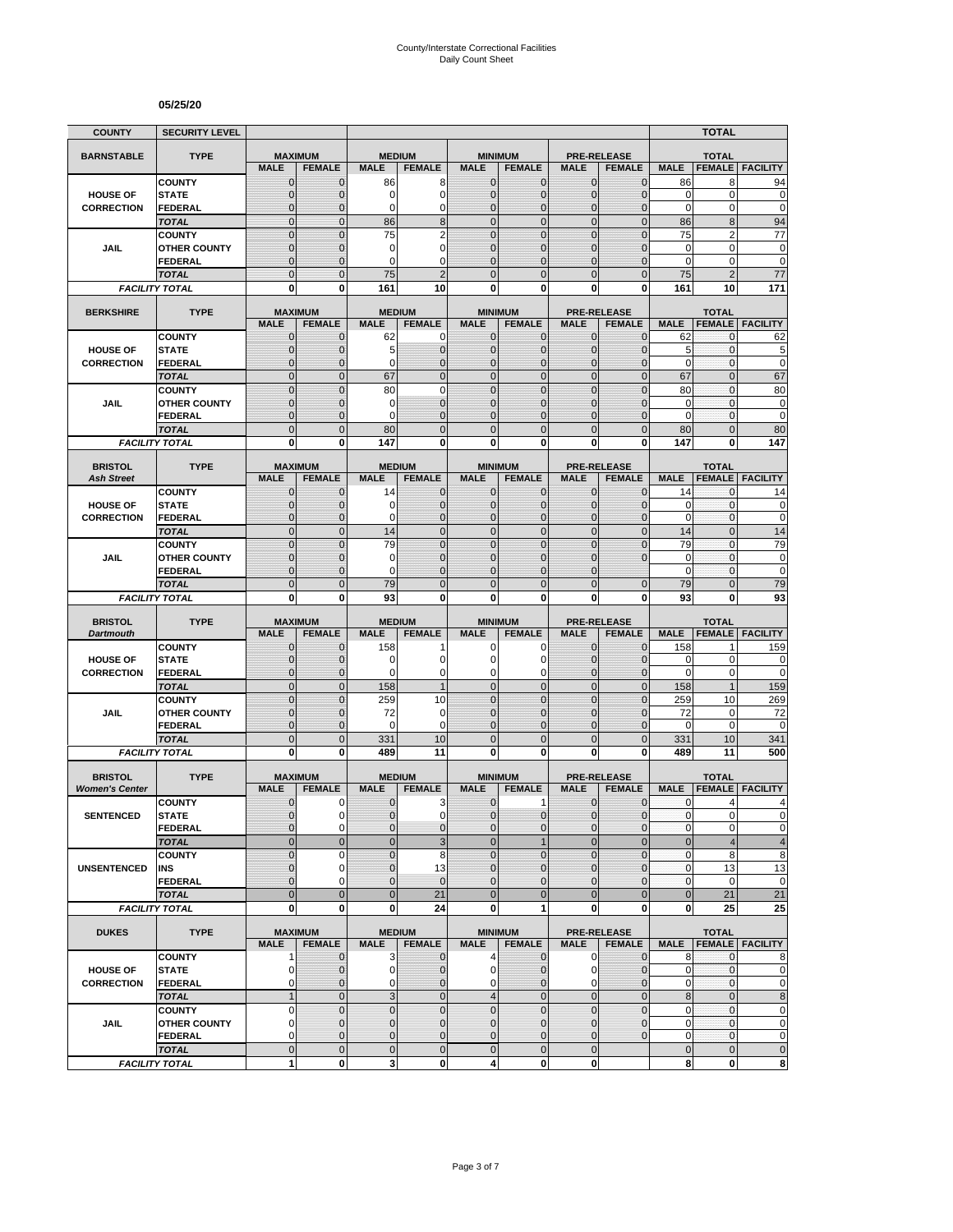# County/Interstate Correctional Facilities Daily Count Sheet

| <b>ESSEX</b>                            | <b>TYPE</b>                           |                               | <b>MAXIMUM</b>                   | <b>MEDIUM</b>                  |                                | <b>MINIMUM</b>                 |                                 |                             | <b>PRE-RELEASE</b>                  |                             | <b>TOTAL</b>                  |                          |
|-----------------------------------------|---------------------------------------|-------------------------------|----------------------------------|--------------------------------|--------------------------------|--------------------------------|---------------------------------|-----------------------------|-------------------------------------|-----------------------------|-------------------------------|--------------------------|
| <b>Middleton</b>                        |                                       | <b>MALE</b>                   | <b>FEMALE</b>                    | <b>MALE</b>                    | <b>FEMALE</b>                  | <b>MALE</b>                    | <b>FEMALE</b>                   | MALE                        | <b>FEMALE</b>                       | <b>MALE</b>                 | <b>FEMALE</b>                 | <b>FACILITY</b>          |
|                                         | <b>COUNTY</b>                         | 0                             | 0                                | 245                            | 0                              | $\mathbf 0$                    | $\mathbf{0}$                    | $\mathbf{0}$                | $\Omega$                            | 245                         | 0                             | 245                      |
| <b>HOUSE OF</b>                         | <b>STATE</b>                          | 0                             | $\mathbf 0$                      | $\Omega$                       | 0                              | $\mathbf{0}$                   | $\Omega$                        | $\mathbf 0$                 | $\Omega$                            | $\Omega$                    | $\Omega$                      | 0                        |
| <b>CORRECTION</b>                       | <b>FEDERAL</b>                        | 0                             | $\mathbf 0$                      | 0                              | 0                              | $\mathbf{0}$                   | $\mathbf 0$                     | $\mathbf{0}$                | $\mathbf 0$                         | $\mathbf 0$                 | $\mathbf{0}$                  | $\mathbf 0$              |
|                                         | <b>TOTAL</b><br><b>COUNTY</b>         | $\overline{0}$<br>$\mathbf 0$ | $\overline{0}$<br>$\overline{0}$ | 245<br>614                     | $\mathbf 0$<br>$\overline{0}$  | $\mathbf 0$<br>$\mathbf{0}$    | $\overline{0}$<br>$\Omega$      | $\mathbf 0$<br>$\mathbf 0$  | $\overline{0}$<br>$\Omega$          | 245<br>614                  | $\mathbf{0}$<br>$\mathbf 0$   | 245<br>614               |
| JAIL                                    | <b>OTHER COUNTY</b>                   | $\mathbf 0$                   | $\overline{0}$                   | 0                              | 0                              | $\mathbf{0}$                   | $\mathbf{0}$                    | $\mathbf 0$                 | ſ                                   | 0                           | $\mathbf 0$                   | 0                        |
|                                         | <b>FEDERAL</b>                        | $\mathbf{0}$                  |                                  | 1                              | $\Omega$                       | $\mathbf{0}$                   | $\Omega$                        | $\mathbf{0}$                | 0                                   | 1                           | $\mathbf 0$                   |                          |
|                                         | <b>TOTAL</b>                          | $\overline{0}$                | $\mathbf 0$                      | 615                            | $\Omega$                       | $\Omega$                       | $\Omega$                        | $\overline{0}$              | $\Omega$                            | 615                         | $\Omega$                      | 615                      |
|                                         | <b>FACILITY TOTAL</b>                 | 0                             | 0                                | 860                            | O                              | $\bf{0}$                       | 0                               | 0                           | 0                                   | 860                         | 0                             | 860                      |
|                                         |                                       |                               |                                  |                                |                                |                                |                                 |                             |                                     |                             |                               |                          |
| <b>ESSEX</b><br>W.I.T.                  | <b>TYPE</b>                           | <b>MALE</b>                   | <b>MAXIMUM</b><br><b>FEMALE</b>  | <b>MALE</b>                    | <b>MEDIUM</b><br><b>FEMALE</b> | <b>MALE</b>                    | <b>MINIMUM</b><br><b>FEMALE</b> | <b>MALE</b>                 | <b>PRE-RELEASE</b><br><b>FEMALE</b> | <b>MALE</b>                 | <b>TOTAL</b><br><b>FEMALE</b> | <b>FACILITY</b>          |
|                                         | <b>COUNTY</b>                         | $\mathbf{0}$                  | 0                                | $\mathbf 0$                    | 0                              | $\mathbf 0$                    | $\mathbf{0}$                    | $\mathbf 0$                 | 6                                   | 0                           | 6                             | 6                        |
| <b>SENTENCED</b>                        | <b>STATE</b>                          | 0                             | $\mathbf 0$                      | $\mathbf{0}$                   | $\mathbf 0$                    | $\mathbf{0}$                   | $\mathbf{0}$                    | $\mathbf{0}$                | $\Omega$                            | $\mathbf{0}$                | $\mathbf 0$                   | 0                        |
|                                         | <b>FEDERAL</b>                        | $\mathbf 0$                   | $\mathbf 0$                      | $\mathbf{0}$                   | 0                              | $\mathbf{0}$                   | 0                               | $\mathbf 0$                 | 0                                   | $\mathbf{0}$                | $\mathbf 0$                   | 0                        |
|                                         | <b>TOTAL</b>                          | $\overline{0}$                | $\overline{0}$                   | $\mathbf 0$                    | $\overline{0}$                 | $\mathbf{0}$                   | $\overline{0}$                  | $\overline{0}$              | 6                                   | $\mathbf{0}$                | 6                             | 6                        |
|                                         | <b>FACILITY TOTAL</b>                 | 0                             | 0                                | $\bf{0}$                       | O                              | $\bf{0}$                       | $\mathbf{0}$                    | 0                           | 6                                   | $\bf{0}$                    | 6                             | 6                        |
|                                         |                                       |                               |                                  |                                |                                |                                |                                 |                             |                                     |                             |                               |                          |
| <b>ESSEX</b><br>LCAC                    | <b>TYPE</b>                           | <b>MALE</b>                   | <b>MAXIMUM</b><br><b>FEMALE</b>  | <b>MALE</b>                    | <b>MEDIUM</b><br><b>FEMALE</b> | <b>MALE</b>                    | <b>MINIMUM</b><br><b>FEMALE</b> | <b>MALE</b>                 | <b>PRE-RELEASE</b><br><b>FEMALE</b> | <b>MALE</b>                 | <b>TOTAL</b>                  | <b>FEMALE</b> FACILITY   |
|                                         | <b>COUNTY</b>                         | 0                             | 0                                | $\mathbf{0}$                   | 0                              | 0                              | $\mathbf{0}$                    | 106                         | $\Omega$                            | 106                         | $\Omega$                      | 106                      |
| <b>HOUSE OF</b>                         | <b>STATE</b>                          | 0                             | $\overline{0}$                   | $\mathbf 0$                    | 0                              | 3                              | $\Omega$                        | 0                           | $\Omega$                            | 3                           | $\mathbf 0$                   | 3                        |
| <b>CORRECTION</b>                       | FEDERAL                               | 0                             | 0                                | $\mathbf{0}$                   | 0                              | 0                              | $\Omega$                        | 4                           | $\mathbf 0$                         | 4                           | $\mathbf 0$                   | $\overline{4}$           |
|                                         | <b>TOTAL</b>                          | $\Omega$                      | $\overline{0}$                   | $\mathbf 0$                    | $\overline{0}$                 | 3                              | $\Omega$                        | 110                         | $\Omega$                            | 113                         | $\Omega$                      | 113                      |
|                                         | <b>FACILITY TOTAL</b>                 | 0                             | 0                                | 0                              | 0                              | 3                              | 0                               | 110                         | 0                                   | 113                         | 0                             | 113                      |
|                                         |                                       |                               |                                  |                                |                                |                                |                                 |                             |                                     |                             |                               |                          |
| <b>FRANKLIN</b>                         | <b>TYPE</b>                           |                               | <b>MAXIMUM</b>                   |                                | <b>MEDIUM</b>                  |                                | <b>MINIMUM</b>                  | <b>PRE-RELEASE</b>          |                                     |                             | <b>TOTAL</b>                  |                          |
|                                         |                                       | <b>MALE</b>                   | <b>FEMALE</b>                    | <b>MALE</b>                    | <b>FEMALE</b>                  | <b>MALE</b>                    | <b>FEMALE</b>                   | <b>MALE</b>                 | <b>FEMALE</b><br>$\Omega$           | <b>MALE</b>                 | <b>FEMALE</b>                 | <b>FACILITY</b>          |
| <b>HOUSE OF</b>                         | <b>COUNTY</b><br><b>OTHER - VT</b>    | $\mathbf{0}$<br>0             | 0<br>$\overline{0}$              | 56<br>$\mathbf 0$              | 5<br>$\mathbf 0$               | $\mathbf{0}$<br>$\mathbf{0}$   | 0<br>$\mathbf 0$                | 0<br>$\mathbf 0$            | $\Omega$                            | 56<br>$\mathbf 0$           | 5<br>$\mathbf 0$              | 61<br>0                  |
| <b>CORRECTION</b>                       | <b>STATE</b>                          | $\Omega$                      | $\mathbf 0$                      | 10                             | 2                              | $\Omega$                       | $\Omega$                        | 0                           | $\sqrt{ }$                          | 10                          | $\overline{2}$                | 12                       |
|                                         | FEDERAL                               | $\mathbf{0}$                  | $\overline{0}$                   | $\mathbf 0$                    | 0                              | $\mathbf{0}$                   | $\mathbf{0}$                    | 0                           | $\overline{0}$                      | $\mathbf 0$                 | $\mathbf 0$                   | $\mathbf 0$              |
|                                         | <b>TOTAL</b>                          | $\overline{0}$                | $\mathbf{0}$                     | 66                             | 7                              | $\mathbf{0}$                   | $\mathbf{0}$                    | $\mathbf{0}$                | $\overline{0}$                      | 66                          | $\overline{7}$                | 73                       |
|                                         | <b>COUNTY</b>                         | $\Omega$                      | $\overline{0}$                   | 33                             | 3                              | $\Omega$                       | $\Omega$                        | $\mathbf 0$                 | $\Omega$                            | 33                          | 3                             | 36                       |
| JAIL                                    | <b>OTHER COUNTY</b>                   | 0                             | $\overline{0}$                   | 16                             | 0                              | $\mathbf 0$                    | $\Omega$                        | $\mathbf 0$                 | $\sqrt{ }$                          | 16                          | $\mathbf 0$                   | 16                       |
|                                         | <b>FEDERAL</b>                        | 0                             | 0                                | 0                              | 0                              | $\mathbf{0}$                   | $\Omega$                        | $\mathbf{0}$                | $\Omega$                            | $\mathbf 0$                 | $\mathbf 0$                   | $\mathbf 0$              |
|                                         | <b>TOTAL</b><br><b>FACILITY TOTAL</b> | $\mathbf{0}$<br>0             | $\overline{0}$<br>0              | 49<br>115                      | 3<br>10                        | $\mathbf{0}$<br>$\bf{0}$       | $\Omega$<br>0                   | $\overline{0}$<br>0         | $\Omega$<br>0                       | 49<br>115                   | 3<br>10                       | 52<br>125                |
|                                         |                                       |                               |                                  |                                |                                |                                |                                 |                             |                                     |                             |                               |                          |
| <b>HAMPDEN</b>                          | <b>TYPE</b>                           |                               | <b>MAXIMUM</b>                   | <b>MEDIUM</b>                  |                                | <b>MINIMUM</b>                 |                                 |                             | <b>PRE-RELEASE</b>                  |                             | <b>TOTAL</b>                  |                          |
| <b>HOC/JAIL</b>                         |                                       | <b>MALE</b>                   | <b>FEMALE</b>                    | <b>MALE</b>                    | <b>FEMALE</b>                  | <b>MALE</b>                    | <b>FEMALE</b>                   | <b>MALE</b>                 | <b>FEMALE</b>                       | <b>MALE</b>                 | <b>FEMALE</b>                 | <b>FACILITY</b>          |
|                                         | <b>COUNTY</b>                         | 0                             | $\mathbf 0$                      | 160                            | 0                              | 24                             | 0                               | 0                           | $\mathbf 0$                         | 184                         | $\mathbf{0}$                  | 184                      |
| <b>HOUSE OF</b>                         | <b>STATE</b>                          | 0                             | $\overline{0}$                   | 35                             | 0                              | 24                             | $\Omega$                        | 3                           | $\sqrt{ }$                          | 62                          | $\mathbf{0}$                  | 62                       |
| <b>CORRECTION</b>                       | <b>STATE - ELMO</b><br><b>FEDERAL</b> | $\mathbf{0}$                  | $\mathbf 0$                      | $\Omega$                       | 0                              | 0                              | $\mathbf{0}$                    | 0<br>$\mathbf 0$            | 0<br>0                              | 0<br>$\Omega$               | $\mathbf{0}$<br>$\Omega$      | 0<br>0                   |
|                                         | <b>TOTAL</b>                          | $\overline{0}$                | $\overline{0}$                   | 195                            | $\overline{0}$                 | 48                             | $\mathbf{0}$                    | 3                           | $\Omega$                            | 246                         | $\Omega$                      | 246                      |
|                                         | <b>COUNTY</b>                         | $\overline{0}$                | $\overline{0}$                   | 336                            | 0                              | $\mathbf 0$                    | $\overline{0}$                  | $\overline{0}$              | $\overline{0}$                      | 336                         | $\mathbf{0}$                  | 336                      |
| <b>JAIL</b>                             | <b>OTHER COUNTY</b>                   | 0                             | $\mathbf 0$                      | 0                              | 0                              | $\mathbf{0}$                   | $\Omega$                        | $\mathbf 0$                 | $\sqrt{ }$                          | $\mathbf 0$                 | $\mathbf 0$                   | 0                        |
|                                         | <b>FEDERAL</b>                        | $\Omega$                      | $\mathbf 0$                      | 6                              | $\Omega$                       |                                | $\Omega$                        | $\mathbf 0$                 | $\Omega$                            | $\overline{7}$              | $\Omega$                      | $\overline{7}$           |
|                                         | <b>TOTAL</b>                          | $\overline{0}$                | $\overline{0}$                   | 342                            | $\Omega$                       |                                | $\overline{0}$                  | $\overline{0}$              | $\overline{0}$                      | 343                         | $\Omega$                      | 343                      |
|                                         | <b>FACILITY TOTAL</b>                 | $\mathbf{0}$                  | $\boldsymbol{0}$                 | 537                            | o                              | 49                             | 0                               | 3 <sub>l</sub>              | 0                                   | 589                         | 0                             | 589                      |
|                                         |                                       |                               |                                  |                                |                                |                                |                                 |                             |                                     |                             |                               |                          |
| <b>HAMPDEN</b><br><b>WMCAC</b>          | <b>TYPE</b>                           | <b>MALE</b>                   | <b>MAXIMUM</b><br><b>FEMALE</b>  | <b>MALE</b>                    | <b>MEDIUM</b><br><b>FEMALE</b> | <b>MALE</b>                    | <b>MINIMUM</b><br><b>FEMALE</b> | <b>MALE</b>                 | <b>PRE-RELEASE</b><br><b>FEMALE</b> | <b>MALE</b>                 | <b>TOTAL</b>                  | <b>FEMALE   FACILITY</b> |
|                                         | <b>COUNTY</b>                         | $\mathbf 0$                   | $\mathbf{0}$                     | $\mathbf 0$                    | 0                              | 14                             | 0                               | $\mathbf 0$                 | $\mathbf 0$                         | 14                          | 0                             | 14                       |
| <b>HOUSE OF</b>                         | <b>STATE</b>                          | $\mathbf{0}$                  | $\mathbf{0}$                     | $\overline{0}$                 | 0                              | $\mathbf 0$                    | 0                               | $\mathbf{0}$                | $\overline{0}$                      | $\mathbf 0$                 | $\mathbf 0$                   | 0                        |
| <b>CORRECTION</b>                       | FEDERAL                               | $\mathbf{0}$                  | 0                                | $\overline{0}$                 | 0                              | 0                              | $\Omega$                        | 0                           | 0                                   | $\mathbf 0$                 | $\mathbf 0$                   | $\pmb{0}$                |
|                                         | <b>TOTAL</b>                          | $\mathbf{0}$                  | $\overline{0}$                   | $\overline{0}$                 | $\overline{0}$                 | 14                             | $\mathbf{0}$                    | $\mathbf 0$                 | $\mathbf 0$                         | 14                          | $\mathbf{0}$                  | 14                       |
|                                         | <b>FACILITY TOTAL</b>                 | $\bf{0}$                      | 0                                | $\mathbf{0}$                   | 0                              | 14                             | 0                               | 0                           | $\bf{0}$                            | 14                          | 0                             | 14                       |
|                                         |                                       |                               |                                  |                                |                                |                                |                                 |                             |                                     |                             |                               |                          |
| <b>HAMPDEN</b><br><b>Women's Center</b> | <b>TYPE</b>                           | <b>MALE</b>                   | <b>MAXIMUM</b><br><b>FEMALE</b>  | <b>MALE</b>                    | <b>MEDIUM</b><br><b>FEMALE</b> | <b>MALE</b>                    | <b>MINIMUM</b><br><b>FEMALE</b> | <b>MALE</b>                 | <b>PRE-RELEASE</b><br><b>FEMALE</b> | <b>MALE</b>                 | <b>TOTAL</b>                  | <b>FEMALE</b> FACILITY   |
|                                         | <b>COUNTY</b>                         | 0                             | 0                                | $\mathbf 0$                    | 13                             | $\mathbf 0$                    | 9                               | 0                           | 0                                   | 0                           | 22                            | 22                       |
| <b>HOUSE OF</b>                         | <b>STATE</b>                          | $\mathbf{0}$                  | $\mathbf 0$                      | $\mathbf{0}$                   | 4                              | $\mathbf{0}$                   | 1                               | $\mathbf 0$                 | 1                                   | $\mathbf 0$                 | 6                             | 6                        |
|                                         | <b>FEDERAL</b>                        | 0                             | 0                                | 0                              | 0                              | $\mathbf{0}$                   | $\Omega$                        | $\mathbf{0}$                | 0                                   | $\overline{0}$              | $\mathbf 0$                   | $\mathbf 0$              |
|                                         | <b>TOTAL</b>                          | $\mathbf{0}$                  | $\mathbf 0$                      | $\overline{0}$                 | 17                             | $\overline{0}$                 | 10                              | $\mathbf{0}$                |                                     | $\mathbf{0}$                | 28                            | 28                       |
|                                         | <b>COUNTY</b>                         | $\overline{0}$                | $\mathbf 0$                      | $\mathbf{0}$                   | 28                             | $\mathbf{0}$                   | $\mathbf 0$                     | $\overline{0}$              | $\overline{0}$                      | $\mathbf{0}$                | 28                            | 28                       |
| <b>JAIL</b>                             | <b>OTHER COUNTY</b>                   | 0                             | $\mathbf 0$                      | $\mathbf 0$                    | 0                              | $\mathbf 0$                    | $\mathbf{0}$                    | $\mathbf{0}$                | $\Omega$                            | $\mathbf 0$                 | $\mathbf 0$                   | $\pmb{0}$                |
|                                         | <b>FEDERAL</b>                        | $\mathbf 0$<br>$\mathbf 0$    | $\mathbf 0$                      | $\mathbf{0}$<br>$\overline{0}$ | 0                              | $\mathbf{0}$<br>$\overline{0}$ | $\mathbf{0}$                    | $\mathbf 0$<br>$\mathbf{0}$ | $\overline{0}$                      | $\mathbf 0$<br>$\mathbf{0}$ | $\mathbf 0$                   | $\mathbf 0$              |
|                                         | <b>TOTAL</b><br><b>FACILITY TOTAL</b> | $\pmb{0}$                     | $\mathbf 0$<br>$\mathbf 0$       | $\mathbf{O}$                   | 28<br>45                       | $\mathbf{0}$                   | $\mathbf 0$<br>10               | $\mathbf 0$                 | $\mathbf 0$<br>1                    | $\overline{0}$              | 28<br>56                      | 28<br>56                 |
|                                         |                                       |                               |                                  |                                |                                |                                |                                 |                             |                                     |                             |                               |                          |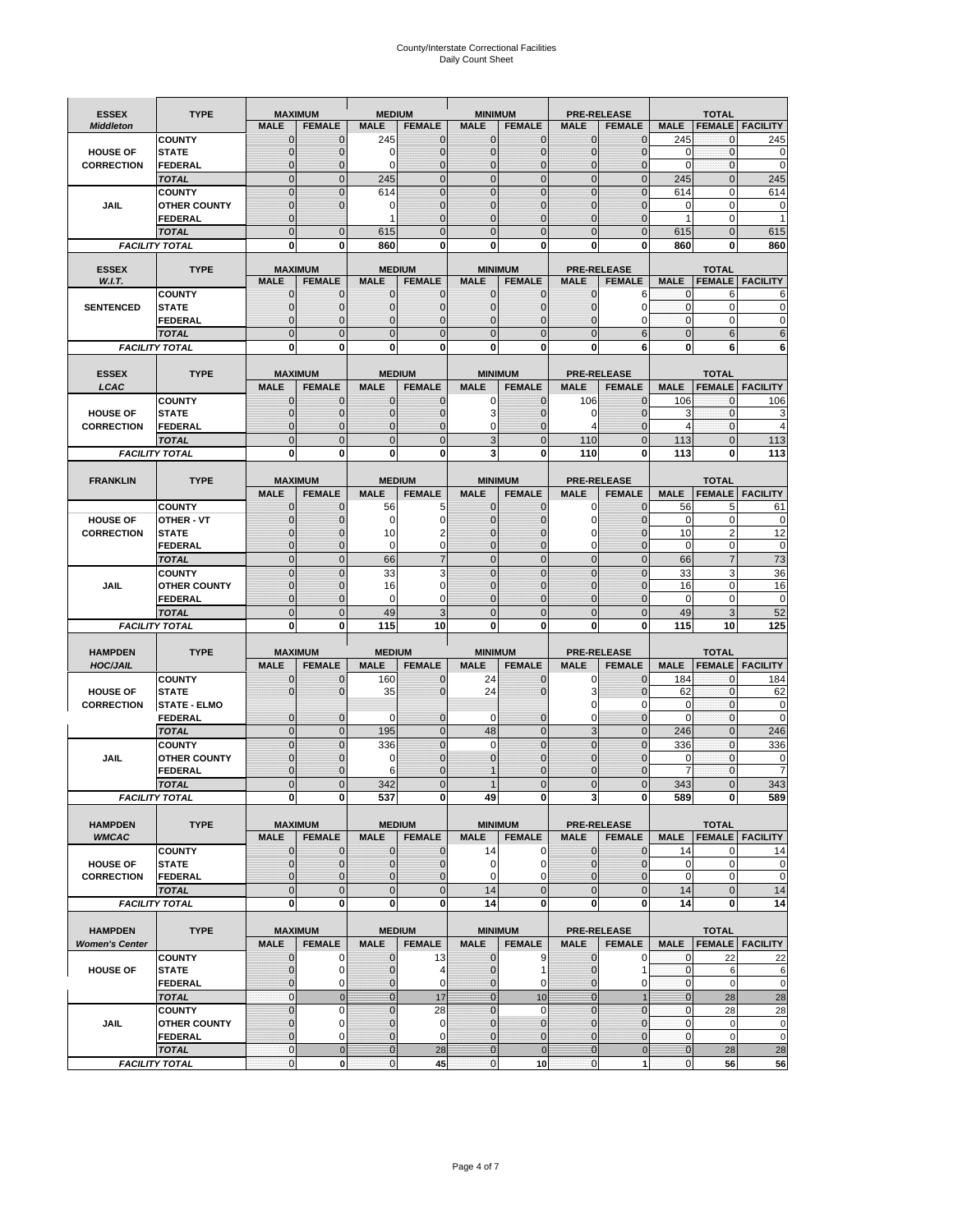| <b>HAMPSHIRE</b>                 | <b>TYPE</b>                           |                              | <b>MAXIMUM</b>                  |                            | <b>MEDIUM</b>                  |                            | <b>MINIMUM</b>                  | <b>PRE-RELEASE</b>                |                                  |                            | <b>TOTAL</b>                  |                            |
|----------------------------------|---------------------------------------|------------------------------|---------------------------------|----------------------------|--------------------------------|----------------------------|---------------------------------|-----------------------------------|----------------------------------|----------------------------|-------------------------------|----------------------------|
|                                  |                                       | <b>MALE</b>                  | <b>FEMALE</b>                   | <b>MALE</b>                | <b>FEMALE</b>                  | <b>MALE</b>                | <b>FEMALE</b>                   | <b>MALE</b>                       | <b>FEMALE</b>                    | <b>MALE</b>                | <b>FEMALE</b>                 | <b>FACILITY</b>            |
|                                  | <b>COUNTY</b>                         | $\mathbf{0}$                 | $\mathbf 0$                     | 40                         | $\mathbf{0}$                   | 8                          | $\mathbf{0}$                    | 8                                 | $\overline{0}$                   | 56                         | 0                             | 56                         |
| <b>HOUSE OF</b>                  | <b>STATE</b>                          | $\mathbf 0$                  | 0                               | 4                          | 0                              | $\mathbf 0$                | $\mathbf 0$                     | 5                                 | $\mathbf 0$                      | 9                          | $\mathbf 0$                   | 9                          |
| <b>CORRECTION</b>                | FEDERAL                               | $\mathbf 0$                  | $\overline{0}$                  | 0                          | $\mathbf 0$                    | $\mathbf 0$                | $\overline{0}$                  | $\mathbf{0}$                      | $\overline{0}$                   | $\mathbf 0$                | $\mathbf{0}$                  | 0                          |
|                                  | <b>TOTAL</b>                          | $\mathbf{0}$                 | $\overline{0}$                  | 44                         | $\mathbf 0$                    | 8                          | $\overline{0}$                  | 13                                |                                  | 65                         | $\pmb{0}$                     | 65                         |
|                                  | <b>COUNTY</b>                         |                              | $\mathbf 0$                     | 56                         | $\mathbf 0$                    | $\overline{0}$             | $\overline{0}$                  | $\mathbf 0$                       | $\mathbf 0$                      | 56                         | $\mathbf 0$                   | 56                         |
| <b>JAIL</b>                      | <b>OTHER COUNTY</b>                   | 0                            | $\mathbf 0$                     | $\mathbf 0$                | $\pmb{0}$                      | $\mathbf{0}$               | $\mathbf 0$                     | 0                                 | $\mathbf 0$                      | $\mathbf 0$                | $\mathbf{0}$                  | 0                          |
|                                  | <b>FEDERAL</b>                        | $\mathbf{0}$                 | $\mathbf 0$                     | 3                          | 0                              | $\overline{0}$             | $\mathbf{0}$                    | $\overline{0}$                    | $\overline{0}$                   | 3                          | $\pmb{0}$                     | 3                          |
|                                  | <b>TOTAL</b>                          | $\mathbf{0}$                 | $\mathbf 0$                     | 59                         | $\mathbf 0$                    | $\mathbf 0$                | $\overline{0}$                  | $\mathbf{0}$                      |                                  | 59                         | $\mathbf 0$                   | 59                         |
|                                  | <b>FACILITY TOTAL</b>                 | 0                            | 0                               | 103                        | 0                              | 8                          | 0                               | 13                                |                                  | 124                        | 0                             | 124                        |
|                                  |                                       |                              |                                 |                            |                                |                            |                                 |                                   |                                  |                            |                               |                            |
| <b>MIDDLESEX</b><br>E. Cambridge | <b>TYPE</b>                           | <b>MALE</b>                  | <b>MAXIMUM</b><br><b>FEMALE</b> | <b>MALE</b>                | <b>MEDIUM</b><br><b>FEMALE</b> | <b>MALE</b>                | <b>MINIMUM</b><br><b>FEMALE</b> | <b>PRE-RELEASE</b><br><b>MALE</b> | <b>FEMALE</b>                    | <b>MALE</b>                | <b>TOTAL</b><br><b>FEMALE</b> | <b>FACILITY</b>            |
|                                  | <b>COUNTY</b>                         | 0                            | $\mathbf 0$                     | 0                          | 0                              | 0                          | $\mathbf{0}$                    | 0                                 | 0                                | $\mathbf{0}$               | 0                             | 0                          |
| <b>HOUSE OF</b>                  | <b>STATE</b>                          | $\pmb{0}$                    | $\mathbf 0$                     | $\mathbf 0$                | $\mathbf 0$                    | $\mathbf{0}$               | $\mathbf 0$                     | $\mathbf{0}$                      | $\mathbf 0$                      | $\pmb{0}$                  | $\mathbf{0}$                  | 0                          |
| <b>CORRECTION</b>                | <b>FEDERAL</b>                        | $\mathbf{0}$                 | $\mathbf 0$                     | $\mathbf 0$                | $\mathbf{0}$                   | $\mathbf{0}$               | $\mathbf{0}$                    | $\mathbf{0}$                      | $\mathbf 0$                      | $\mathbf{0}$               | $\mathbf{0}$                  | 0                          |
|                                  | <b>TOTAL</b>                          | $\mathbf{0}$                 | $\overline{0}$                  | $\overline{0}$             | $\mathbf{0}$                   | $\mathbf 0$                | $\mathbf{0}$                    | $\mathbf{0}$                      | $\overline{0}$                   | $\pmb{0}$                  | $\mathbf{0}$                  | $\mathbf 0$                |
|                                  | <b>COUNTY</b>                         | $\mathbf{0}$                 | $\mathbf 0$                     | $\mathbf 0$                | $\mathbf 0$                    | $\mathbf{0}$               | $\mathbf{0}$                    | $\mathbf{0}$                      | $\mathbf 0$                      | $\bf 0$                    | $\pmb{0}$                     | 0                          |
| JAIL                             | <b>OTHER COUNTY</b>                   | $\mathbf{0}$                 | $\mathbf 0$                     | $\mathbf 0$                | $\mathbf 0$                    | $\mathbf{0}$               | $\Omega$                        | $\mathbf{0}$                      | $\mathbf 0$                      | $\mathbf{0}$               | $\mathbf{0}$                  | 0                          |
|                                  | <b>FEDERAL</b>                        | $\mathbf{0}$                 | $\mathbf{0}$                    | $\mathbf{0}$               | $\mathbf 0$                    | $\mathbf 0$                | $\mathbf{0}$                    | $\pmb{0}$                         | $\mathbf 0$                      | $\mathbf{0}$               | $\pmb{0}$                     | 0                          |
|                                  | <b>TOTAL</b>                          | $\mathbf{0}$                 | $\overline{0}$                  | $\mathbf{0}$               | $\mathbf 0$                    | $\mathbf{0}$               | $\mathbf 0$                     | $\mathbf{0}$                      | $\overline{0}$                   | $\mathbf 0$                | $\mathbf 0$                   | $\overline{0}$             |
|                                  | <b>FACILITY TOTAL</b>                 | 0                            | 0                               | $\mathbf 0$                | 0                              | 0                          | $\mathbf{0}$                    | $\bf{0}$                          | 0                                | 0                          | 0                             | O                          |
| <b>MIDDLESEX</b>                 | <b>TYPE</b>                           |                              |                                 |                            | <b>MEDIUM</b>                  |                            |                                 | <b>PRE-RELEASE</b>                |                                  |                            |                               |                            |
| <b>Billerica</b>                 |                                       | <b>MALE</b>                  | <b>MAXIMUM</b><br><b>FEMALE</b> | <b>MALE</b>                | <b>FEMALE</b>                  | <b>MALE</b>                | <b>MINIMUM</b><br><b>FEMALE</b> | <b>MALE</b>                       | <b>FEMALE</b>                    | <b>MALE</b>                | <b>TOTAL</b><br><b>FEMALE</b> | <b>FACILITY</b>            |
|                                  | <b>COUNTY</b>                         | 0                            | $\mathbf 0$                     | 161                        | $\mathbf{0}$                   | 14                         | $\mathbf{0}$                    | 29                                | $\overline{0}$                   | 204                        | 0                             | 204                        |
| <b>HOUSE OF</b>                  | <b>STATE</b>                          | 0                            | $\overline{0}$                  | 0                          | $\mathbf{0}$                   | $\mathbf 0$                | $\mathbf{0}$                    | 0                                 | $\overline{0}$                   | 0                          | $\mathbf 0$                   | 0                          |
| <b>CORRECTION</b>                | <b>FEDERAL</b>                        | 0                            | $\mathbf 0$                     | $\mathbf 0$                | $\mathbf{0}$                   | 0                          | $\mathbf{0}$                    | $\mathbf 0$                       | $\mathbf 0$                      | $\mathbf 0$                | $\pmb{0}$                     | 0                          |
|                                  | <b>TOTAL</b>                          | $\mathbf{0}$                 | $\overline{0}$                  | 161                        | $\mathbf{0}$                   | 14                         | $\mathbf 0$                     | 29                                | $\overline{0}$                   | 204                        | $\mathbf{0}$                  | 204                        |
|                                  | <b>COUNTY</b>                         | $\mathbf 0$                  | $\overline{0}$                  | 367                        | $\overline{0}$                 | $\overline{0}$             | $\overline{0}$                  | $\mathbf 0$                       | $\overline{0}$                   | 367                        | $\mathbf 0$                   | 367                        |
| <b>JAIL</b>                      | <b>OTHER COUNTY</b>                   | 0                            | 0                               | 0                          | 0                              | $\mathbf{0}$               | $\overline{0}$                  | 0                                 | 0                                | 0                          | 0                             | 0                          |
|                                  | <b>FEDERAL</b>                        | 0                            | $\overline{0}$                  | $\Omega$                   | $\overline{0}$                 | $\overline{0}$             | $\overline{0}$                  | 0                                 | $\overline{0}$                   | $\mathbf 0$                | $\mathbf{0}$                  | 0                          |
|                                  | <b>TOTAL</b>                          | $\mathbf 0$                  | $\mathbf 0$                     | 367                        | $\mathbf 0$                    | $\overline{0}$             | $\mathbf 0$                     | $\mathbf{0}$                      | $\overline{0}$                   | 367                        | $\mathbf 0$                   | 367                        |
|                                  | <b>FACILITY TOTAL</b>                 |                              | 0                               | 528                        | 0                              | 14                         | 0                               | 29                                | 0                                | 571                        | 0                             | 571                        |
|                                  |                                       |                              |                                 |                            |                                |                            |                                 |                                   |                                  |                            |                               |                            |
|                                  |                                       |                              |                                 |                            |                                |                            |                                 |                                   |                                  |                            |                               |                            |
| <b>NORFOLK</b>                   | <b>TYPE</b>                           |                              | <b>MAXIMUM</b>                  |                            | <b>MEDIUM</b>                  |                            | <b>MINIMUM</b>                  | <b>PRE-RELEASE</b>                |                                  |                            | <b>TOTAL</b>                  |                            |
| Dedham / RT 128                  |                                       | <b>MALE</b>                  | <b>FEMALE</b>                   | <b>MALE</b>                | <b>FEMALE</b>                  | <b>MALE</b>                | <b>FEMALE</b>                   | <b>MALE</b>                       | <b>FEMALE</b>                    | <b>MALE</b>                | <b>FEMALE</b>                 | <b>FACILITY</b>            |
| <b>HOUSE OF</b>                  | <b>COUNTY</b><br><b>STATE</b>         | $\mathbf{0}$<br>$\mathbf{0}$ | $\mathbf 0$<br>$\mathbf 0$      | 96<br>$\mathbf 0$          | $\mathbf{0}$<br>$\overline{0}$ | 0<br>$\mathbf 0$           | $\mathbf{0}$<br>$\mathbf{0}$    | 16<br>0                           | $\overline{0}$<br>$\overline{0}$ | 112<br>0                   | 0<br>$\mathbf 0$              | 112                        |
| <b>CORRECTION</b>                | <b>FEDERAL</b>                        | 0                            | 0                               | 0                          | 0                              | 0                          | $\overline{0}$                  | 0                                 | 0                                | 0                          | $\mathbf 0$                   | 0                          |
|                                  | <b>TOTAL</b>                          | $\mathbf 0$                  | $\mathbf 0$                     | 96                         | $\overline{0}$                 | $\mathbf 0$                | $\overline{0}$                  | 16                                | $\overline{0}$                   | 112                        | $\mathbf{0}$                  | 112                        |
|                                  | <b>COUNTY</b>                         | $\mathbf{0}$                 | $\overline{0}$                  | 155                        | $\overline{0}$                 | $\overline{0}$             | $\overline{0}$                  | $\mathbf 0$                       | $\overline{0}$                   | 155                        | $\mathbf 0$                   | 155                        |
| <b>JAIL</b>                      | INS                                   | $\mathbf 0$                  | 0                               | $\mathbf 0$                | 0                              | $\mathbf{0}$               | $\overline{0}$                  | 0                                 | 0                                | 0                          | 0                             | 0                          |
|                                  | FEDERAL                               | $\mathbf{0}$                 | $\overline{0}$                  | 46                         | $\overline{0}$                 | $\overline{0}$             | $\overline{0}$                  | $\overline{0}$                    | $\mathbf 0$                      | 46                         | $\mathbf{0}$                  | 46                         |
|                                  | <b>TOTAL</b>                          | $\mathbf 0$                  | $\overline{0}$                  | 201                        | $\overline{0}$                 | $\overline{0}$             | $\overline{0}$                  | $\overline{0}$                    | $\overline{0}$                   | 201                        | $\overline{0}$                | 201                        |
|                                  | <b>FACILITY TOTAL</b>                 | 0                            | 0                               | 297                        | 0                              | 0                          | $\mathbf 0$                     | 16                                | 0                                | 313                        | 0                             | 313                        |
|                                  |                                       |                              |                                 |                            |                                |                            |                                 |                                   |                                  |                            |                               |                            |
| <b>NORFOLK</b>                   | <b>TYPE</b>                           |                              | <b>MAXIMUM</b>                  |                            | <b>MEDIUM</b>                  |                            | <b>MINIMUM</b>                  | <b>PRE-RELEASE</b>                |                                  |                            | <b>TOTAL</b>                  |                            |
| <b>Braintree</b>                 |                                       | <b>MALE</b>                  | <b>FEMALE</b><br>$\mathbf 0$    | <b>MALE</b><br>$\mathbf 0$ | <b>FEMALE</b>                  | <b>MALE</b>                | <b>FEMALE</b><br>$\mathbf{0}$   | <b>MALE</b>                       | <b>FEMALE</b>                    | <b>MALE</b>                | <b>FEMALE</b>                 | <b>FACILITY</b>            |
| <b>HOUSE OF</b>                  | <b>COUNTY</b><br><b>STATE</b>         | 0<br>$\mathbf{0}$            | $\mathbf{0}$                    | $\mathbf{O}$               | 0<br>$\overline{0}$            | 0<br>$\mathbf{0}$          | $\overline{0}$                  | 0<br>$\mathbf{0}$                 | 0<br>$\overline{0}$              | 0<br>$\mathbf{0}$          | 0<br>$\mathbf{0}$             | 0<br>0                     |
| <b>CORRECTION</b>                | FEDERAL                               | $\mathbf 0$                  | 0                               | $\mathbf 0$                | $\bf{0}$                       | $\mathbf 0$                | $\mathbf{0}$                    | 0                                 | $\mathbf 0$                      | $\mathbf 0$                | $\mathbf 0$                   | 0                          |
|                                  | <b>TOTAL</b>                          | $\pmb{0}$                    | $\mathbf 0$                     | $\mathbf 0$                | $\mathbf 0$                    | $\mathbf 0$                | $\mathbf 0$                     | $\mathbf 0$                       | $\pmb{0}$                        | $\mathbf 0$                | $\pmb{0}$                     | $\mathbf 0$                |
|                                  | <b>FACILITY TOTAL</b>                 | $\mathbf 0$                  | 0                               | $\mathbf{0}$               | 0                              | 0                          | <sub>0</sub>                    | $\mathbf 0$                       | 0                                | $\mathbf 0$                | $\mathbf 0$                   | 0                          |
|                                  |                                       |                              |                                 |                            |                                |                            |                                 |                                   |                                  |                            |                               |                            |
| <b>PLYMOUTH</b>                  | <b>TYPE</b>                           |                              | <b>MAXIMUM</b>                  |                            | <b>MEDIUM</b>                  |                            | <b>MINIMUM</b>                  |                                   | <b>PRE-RELEASE</b>               |                            | <b>TOTAL</b>                  |                            |
|                                  |                                       | <b>MALE</b>                  | <b>FEMALE</b>                   | <b>MALE</b>                | <b>FEMALE</b>                  | <b>MALE</b>                | <b>FEMALE</b>                   | <b>MALE</b>                       | <b>FEMALE</b>                    | <b>MALE</b>                |                               | <b>FEMALE</b>   FACILITY   |
|                                  | <b>COUNTY</b>                         | $\mathbf{0}$                 | $\mathbf{0}$                    | 101                        | $\mathbf 0$                    | 0                          | $\mathbf{0}$                    | $\mathbf 0$                       | $\mathbf{0}$                     | 101                        | $\mathbf 0$                   | 101                        |
| <b>HOUSE OF</b>                  | <b>STATE</b>                          | $\mathbf 0$                  | $\mathbf 0$                     | 49                         | $\pmb{0}$                      | $\pmb{0}$                  | $\mathbf 0$                     | $\mathbf 0$                       | $\overline{0}$                   | 49                         | $\mathbf 0$                   | 49                         |
| <b>CORRECTION</b>                | <b>FEDERAL</b><br><b>DYS</b>          | $\mathbf{0}$<br>$\mathbf{0}$ | $\mathbf 0$<br>$\mathbf{0}$     | $\mathbf 0$<br>0           | $\mathbf 0$<br>$\pmb{0}$       | $\mathbf 0$<br>$\mathbf 0$ | $\mathbf{0}$<br>$\mathbf{0}$    | 0<br>$\mathbf 0$                  | $\overline{0}$<br>$\mathbf 0$    | $\mathbf 0$<br>$\mathbf 0$ | $\mathbf 0$<br>$\overline{0}$ | $\mathbf 0$<br>$\mathbf 0$ |
|                                  | <b>TOTAL</b>                          | $\mathbf 0$                  | $\mathbf 0$                     | 150                        | $\mathbf 0$                    | $\mathbf 0$                | $\mathbf 0$                     | $\mathbf 0$                       | $\pmb{0}$                        | 150                        | $\mathbf{0}$                  | 150                        |
|                                  | <b>COUNTY</b>                         | $\pmb{0}$                    | $\mathbf 0$                     | 156                        | $\mathbf 0$                    | $\mathbf{0}$               | $\overline{0}$                  | $\mathbf 0$                       | $\pmb{0}$                        | 156                        | $\mathbf 0$                   | 156                        |
| JAIL                             | <b>OTHER COUNTY</b>                   | $\mathbf{0}$                 | $\mathbf 0$                     | 168                        | $\pmb{0}$                      | $\mathbf 0$                | $\overline{0}$                  | 0                                 | $\mathbf 0$                      | 168                        | $\mathbf 0$                   | 168                        |
|                                  | <b>FEDERAL</b>                        | $\mathbf 0$                  | $\mathbf 0$                     | 159                        | 0                              | $\mathbf 0$                | $\mathbf 0$                     | $\mathbf 0$                       | $\mathbf 0$                      | 159                        | $\mathbf 0$                   |                            |
|                                  | 52A's                                 | $\mathbf{0}$                 | $\mathbf 0$                     | 0                          | $\mathbf{0}$                   | $\mathbf 0$                | $\overline{0}$                  | $\mathbf 0$                       | $\mathbf 0$                      | $\mathbf 0$                | $\mathbf{0}$                  | $\mathbf 0$                |
|                                  | Non 52A's                             | $\mathbf 0$                  | $\mathbf{0}$                    | 0                          | 0                              | $\mathbf 0$                | $\overline{0}$                  | $\mathbf 0$                       | $\mathbf 0$                      | $\mathbf 0$                | $\mathbf 0$                   | $\mathbf 0$                |
|                                  | <b>TOTAL</b><br><b>FACILITY TOTAL</b> | $\mathbf{0}$<br>$\mathbf 0$  | $\mathbf 0$<br>0                | 483<br>633                 | $\overline{0}$<br>0            | $\mathbf 0$<br>0           | $\overline{0}$<br>0             | $\mathbf 0$<br>$\pmb{0}$          | $\pmb{0}$<br>0                   | 483<br>633                 | $\pmb{0}$<br>$\mathbf 0$      | 159<br>483<br>633          |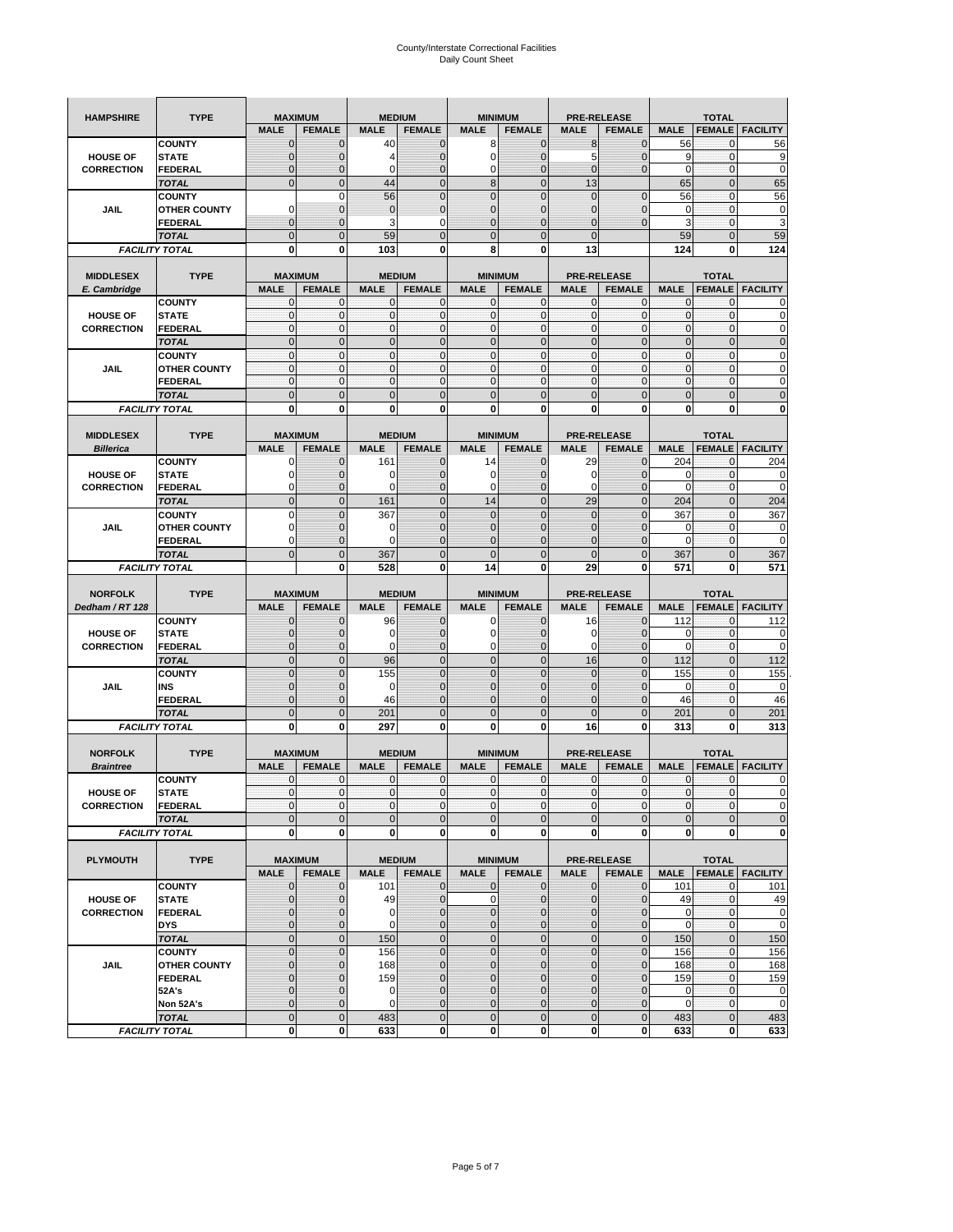# County/Interstate Correctional Facilities Daily Count Sheet

| <b>SUFFOLK</b>        | <b>TYPE</b>           |                              | <b>MAXIMUM</b> |               | <b>MEDIUM</b> |                | <b>MINIMUM</b> |              | <b>PRE-RELEASE</b> |             | <b>TOTAL</b>  |                 |
|-----------------------|-----------------------|------------------------------|----------------|---------------|---------------|----------------|----------------|--------------|--------------------|-------------|---------------|-----------------|
| <b>Nashua Street</b>  |                       | <b>MALE</b>                  | <b>FEMALE</b>  | <b>MALE</b>   | <b>FEMALE</b> | <b>MALE</b>    | <b>FEMALE</b>  | <b>MALE</b>  | <b>FEMALE</b>      | <b>MALE</b> | <b>FEMALE</b> | <b>FACILITY</b> |
|                       | <b>COUNTY</b>         | $\Omega$                     | $\mathbf{0}$   | 385           | $\Omega$      | $\mathbf{0}$   | $\Omega$       | $\mathbf{0}$ | $\Omega$           | 385         | $\Omega$      | 385             |
| JAIL                  | <b>OTHER COUNTY</b>   | $\Omega$                     | $\Omega$       | $\Omega$      | 0             | $\Omega$       | $\Omega$       | $\Omega$     | $\Omega$           | $\Omega$    | $\Omega$      | 0               |
|                       | <b>FEDERAL</b>        | $\mathbf{0}$                 | $\mathbf{0}$   | 0             | 0             | $\mathbf{0}$   | $\mathbf{0}$   | $\mathbf 0$  | $\mathbf{0}$       | $\Omega$    | 0             | 0               |
|                       | <b>TOTAL</b>          | $\Omega$                     | $\Omega$       | 385           | $\Omega$      | $\overline{0}$ | $\Omega$       | $\Omega$     | $\Omega$           | 385         | $\Omega$      | 385             |
|                       | <b>FACILITY TOTAL</b> | 0                            | $\mathbf{0}$   | 385           | 0             | $\mathbf{0}$   | $\bf{0}$       | $\mathbf{0}$ | 0                  | 385         | 0             | 385             |
|                       |                       |                              |                |               |               |                |                |              |                    |             |               |                 |
| <b>SUFFOLK</b>        | <b>TYPE</b>           |                              | <b>MAXIMUM</b> | <b>MEDIUM</b> |               |                | <b>MINIMUM</b> |              | <b>PRE-RELEASE</b> |             | <b>TOTAL</b>  |                 |
| South Bay             |                       | <b>MALE</b>                  | <b>FEMALE</b>  | <b>MALE</b>   | <b>FEMALE</b> | <b>MALE</b>    | <b>FEMALE</b>  | <b>MALE</b>  | <b>FEMALE</b>      | <b>MALE</b> | <b>FEMALE</b> | <b>FACILITY</b> |
|                       | <b>COUNTY</b>         | $\Omega$                     | $\mathbf{0}$   | 363           | 121           | $\mathbf{0}$   | $\mathbf{0}$   | 3            | 3                  | 366         | 124           | 490             |
| <b>HOUSE OF</b>       | <b>STATE</b>          |                              | $\overline{0}$ | $\Omega$      |               | $\Omega$       | O              | $\Omega$     | $\Omega$           | $\Omega$    |               | 1               |
| <b>CORRECTION</b>     | <b>FEDERAL</b>        | $\Omega$                     | $\overline{0}$ | 0             | $\Omega$      | $\mathbf{0}$   | $\Omega$       | $\Omega$     | 0                  | $\Omega$    | $\Omega$      | $\Omega$        |
|                       | <b>TOTAL</b>          | $\Omega$                     | $\overline{0}$ | 363           | 122           | $\mathbf 0$    | $\mathbf{0}$   | 3            | 3                  | 366         | 125           | 491             |
|                       | <b>FACILITY TOTAL</b> | 0                            | 0              | 363           | 122           | $\mathbf{0}$   | 0              | 3            | 3                  | 366         | 125           | 491             |
|                       |                       |                              |                |               |               |                |                |              |                    |             |               |                 |
| <b>WORCESTER</b>      |                       |                              | <b>MAXIMUM</b> | <b>MEDIUM</b> |               |                | <b>MINIMUM</b> |              | <b>PRE-RELEASE</b> |             | <b>TOTAL</b>  |                 |
|                       |                       | <b>MALE</b>                  | <b>FEMALE</b>  | <b>MALE</b>   | <b>FEMALE</b> | <b>MALE</b>    | <b>FEMALE</b>  | <b>MALE</b>  | <b>FEMALE</b>      | <b>MALE</b> | <b>FEMALE</b> | <b>FACILITY</b> |
|                       | <b>COUNTY</b>         |                              |                |               |               |                |                |              |                    | 225         | $\Omega$      | 225             |
| <b>HOUSE OF</b>       | <b>STATE</b>          |                              |                |               |               |                |                |              |                    | 0           | 0             | 0               |
| <b>CORRECTION</b>     | FEDERAL               |                              |                |               |               |                |                |              |                    | $\Omega$    | $\Omega$      | 0               |
|                       | <b>TOTAL</b>          | $\Omega$                     | $\mathbf{0}$   | $\Omega$      | $\mathbf 0$   | $\mathbf{0}$   | $\mathbf{0}$   | $\mathbf{0}$ | $\Omega$           | 225         | $\mathbf{0}$  | 225             |
|                       | <b>COUNTY</b>         |                              |                |               |               |                |                |              |                    | 289         | $\Omega$      | 289             |
| <b>JAIL</b>           | <b>OTHER COUNTY</b>   |                              |                |               |               |                |                |              |                    | $\Omega$    | $\Omega$      | 0               |
|                       | FEDERAL               |                              |                |               |               |                |                |              |                    | $\Omega$    | $\Omega$      | $\mathbf 0$     |
|                       | <b>TOTAL</b>          | $\cap$                       | $\Omega$       | $\Omega$      | $\mathbf{0}$  | $\mathbf{0}$   | $\Omega$       | $\Omega$     | $\Omega$           | 289         | $\Omega$      | 289             |
|                       | <b>FACILITY TOTAL</b> | $\Omega$                     | 0              | $\Omega$      | 0             | $\mathbf{0}$   | $\bf{0}$       | $\mathbf 0$  | 0                  | 514         | O             | 514             |
|                       |                       |                              |                |               |               |                |                |              |                    |             |               |                 |
| <b>FEDERAL BUREAU</b> |                       | <b>STATE</b>                 |                |               |               |                |                |              |                    |             |               |                 |
| OF PRISONS            | <b>TYPE</b>           | <b>TOTAL</b><br><b>STATE</b> | 11             |               |               |                |                |              |                    |             |               |                 |
| <b>DYS</b>            | <b>TYPE</b>           | <b>TOTAL</b>                 | $\mathbf{1}$   |               |               |                |                |              |                    |             |               |                 |
|                       |                       | <b>STATE</b>                 |                |               |               |                |                |              |                    |             |               |                 |
| <b>INTERSTATES</b>    | <b>TYPE</b>           | <b>TOTAL</b>                 | 80             |               |               |                |                |              |                    |             |               |                 |

\*Data for county facilities is provided by the MA County Sheriffs.